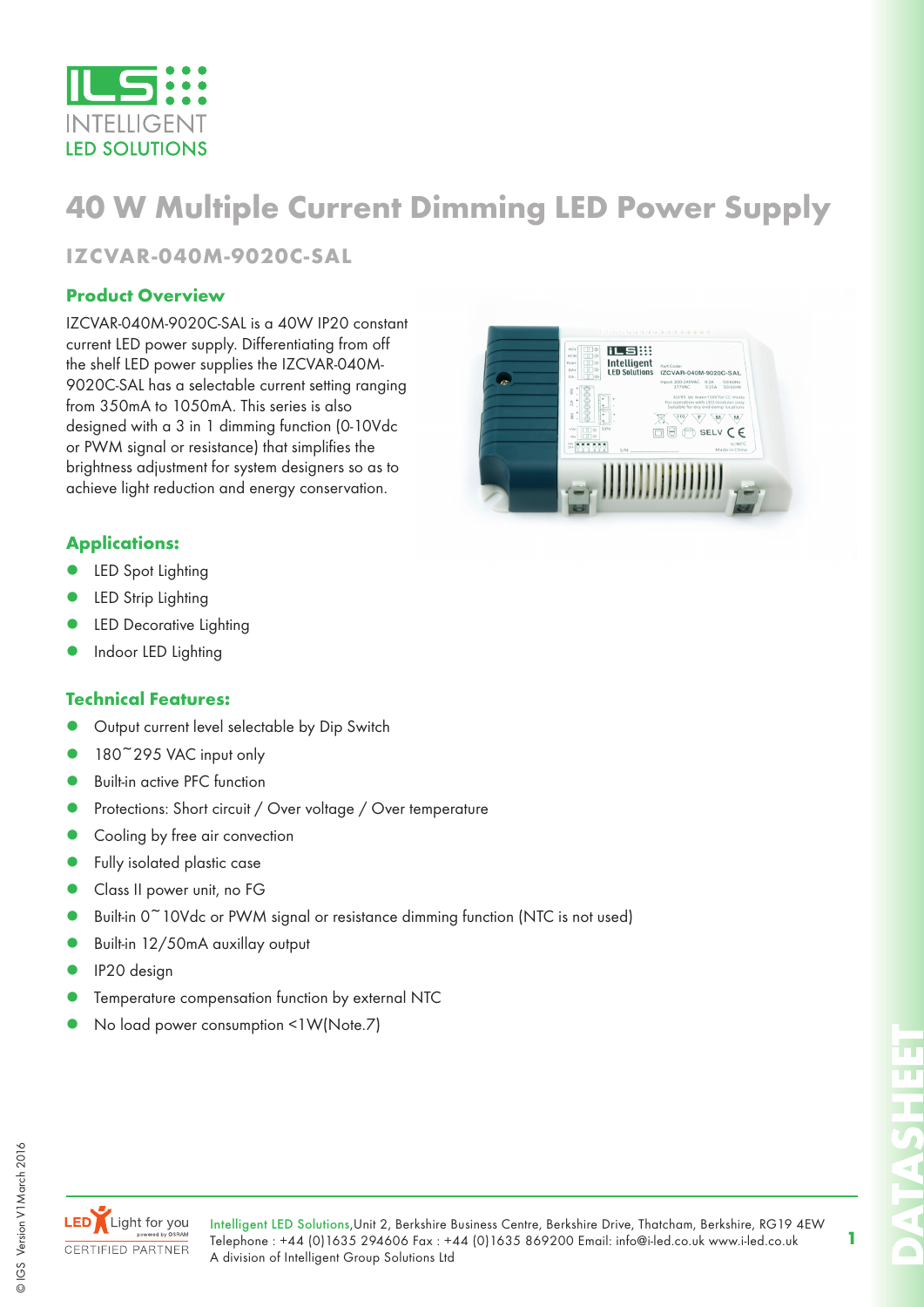# **Product Options**

| <b>ILS PART NUMBER</b> |                                                                                                     |                                                                                                               | IZCVAR-040M-9020C-SAL                                                                        |               |               |                |               |  |  |  |  |  |  |
|------------------------|-----------------------------------------------------------------------------------------------------|---------------------------------------------------------------------------------------------------------------|----------------------------------------------------------------------------------------------|---------------|---------------|----------------|---------------|--|--|--|--|--|--|
| Output                 | Selectable Current                                                                                  | 350mA                                                                                                         | 500mA                                                                                        | 600mA         | 700mA         | 900mA          | 1050mA        |  |  |  |  |  |  |
|                        | DC Voltage Range                                                                                    | $2^{\sim}100V$                                                                                                | $2^{\sim}80V$                                                                                | $2^{\sim}67V$ | $2^{\sim}57V$ | $2^{\sim}$ 45V | $2^{\sim}40V$ |  |  |  |  |  |  |
|                        | <b>Rated Power</b>                                                                                  | 42W                                                                                                           |                                                                                              |               |               |                |               |  |  |  |  |  |  |
|                        | Ripple Current                                                                                      | ±5.0%                                                                                                         |                                                                                              |               |               |                |               |  |  |  |  |  |  |
|                        | Ripple & Noise                                                                                      | 700mVp-p                                                                                                      |                                                                                              |               |               |                |               |  |  |  |  |  |  |
|                        | No Load Output Voltage                                                                              | 110V<br>65V                                                                                                   |                                                                                              |               |               |                |               |  |  |  |  |  |  |
|                        | <b>Current Accuracy</b>                                                                             | ±5.0%                                                                                                         |                                                                                              |               |               |                |               |  |  |  |  |  |  |
|                        | Setup, Rise Time                                                                                    |                                                                                                               | 500ms, 80ms/230VAC at rated power                                                            |               |               |                |               |  |  |  |  |  |  |
|                        | Hold Up Time<br>16ms/230VAC at rated power                                                          |                                                                                                               |                                                                                              |               |               |                |               |  |  |  |  |  |  |
| Input                  | 180~295VAC<br>Voltage Range                                                                         |                                                                                                               |                                                                                              |               |               |                |               |  |  |  |  |  |  |
|                        | Frequency Range                                                                                     | 47~63Hz                                                                                                       |                                                                                              |               |               |                |               |  |  |  |  |  |  |
|                        | Power Factor                                                                                        | PF 0.975/230VAC, PF 0.96/277VAC at (Please refer to "Power Factor Characteristic"<br>curve)                   |                                                                                              |               |               |                |               |  |  |  |  |  |  |
|                        | <b>Total Harmonic Distortion</b>                                                                    | Total harmonic distortion will be lower than 20% when output loading is 75% or higher                         |                                                                                              |               |               |                |               |  |  |  |  |  |  |
|                        | Efficiency<br>91%                                                                                   |                                                                                                               |                                                                                              |               |               |                |               |  |  |  |  |  |  |
|                        | <b>AC Current</b>                                                                                   |                                                                                                               | 0.23A/230VAC 0.2A/277VAC                                                                     |               |               |                |               |  |  |  |  |  |  |
|                        | Inrush Current<br>COLD START 20A(t = 260 s measured at 50% I) at 230VAC                             |                                                                                                               |                                                                                              |               |               |                |               |  |  |  |  |  |  |
|                        | <0.5mA/240VAC<br>Leakage Current                                                                    |                                                                                                               |                                                                                              |               |               |                |               |  |  |  |  |  |  |
| Protection             | Short Circuit<br>Constant current limiting, recovers automatically after fault condition is removed |                                                                                                               |                                                                                              |               |               |                |               |  |  |  |  |  |  |
|                        | Over Voltage                                                                                        | 110~130V                                                                                                      |                                                                                              |               |               |                |               |  |  |  |  |  |  |
|                        |                                                                                                     |                                                                                                               | Protection type: Shutdown o/p voltage, re-power on to recover                                |               |               |                |               |  |  |  |  |  |  |
|                        | Over Temperature                                                                                    | Shut down o/p, re-power on to recover                                                                         |                                                                                              |               |               |                |               |  |  |  |  |  |  |
| Function               | Auxiliary Power                                                                                     | 12V @ 50mA for driving fan: Tolerance ±5.0%                                                                   |                                                                                              |               |               |                |               |  |  |  |  |  |  |
|                        | <b>Temp Compensation</b>                                                                            | By external NTC(not provide with the power supply), please see "Temperature<br><b>Compensation Operation"</b> |                                                                                              |               |               |                |               |  |  |  |  |  |  |
|                        | Dimming                                                                                             | Please see "Dimming Operation"                                                                                |                                                                                              |               |               |                |               |  |  |  |  |  |  |
|                        | Synchronization                                                                                     | Please see "Synchonization Operation"                                                                         |                                                                                              |               |               |                |               |  |  |  |  |  |  |
| Environment            | <b>Working Temp</b>                                                                                 | $-30$ $+60$ °C                                                                                                |                                                                                              |               |               |                |               |  |  |  |  |  |  |
|                        | Working Humidity                                                                                    | 20~90% RH non-condensing                                                                                      |                                                                                              |               |               |                |               |  |  |  |  |  |  |
|                        | Storage Temp, Humidity                                                                              | $-40$ $\degree$ +80, 10 $\degree$ 95% RH                                                                      |                                                                                              |               |               |                |               |  |  |  |  |  |  |
|                        | <b>Temp Coefficient</b>                                                                             | $\pm 0.03\%/$ (0 $\degree$ 50)                                                                                |                                                                                              |               |               |                |               |  |  |  |  |  |  |
|                        | Vibration                                                                                           | 10 ~ 500Hz, 2G 10min./1 cycle, period for 60min. each along X, Y, Z axes                                      |                                                                                              |               |               |                |               |  |  |  |  |  |  |
| Safety &EMC            | Safety Standards                                                                                    |                                                                                                               | UL8750, ENEC EN61347-1, EN61347-2-13, EN62384 independent, GB19510.14,<br>GB19510.1 approved |               |               |                |               |  |  |  |  |  |  |
|                        | Withstand Voltage                                                                                   | I/P-O/P:3.75KVAC                                                                                              |                                                                                              |               |               |                |               |  |  |  |  |  |  |
|                        | <b>Isolation Resistance</b>                                                                         | I/P-O/P:>100M Ohms / 500VDC / 25 / 70% RH                                                                     |                                                                                              |               |               |                |               |  |  |  |  |  |  |
|                        | <b>EMC</b> Emission                                                                                 | Compliance to EN55015, EN61000-3-2 Class C(40%); EN61000-3-3;<br>GB17625.1, GB17743                           |                                                                                              |               |               |                |               |  |  |  |  |  |  |
|                        | <b>EMC</b> Immunity                                                                                 | Compliance to EN61000-4-2,3,4,5,6,8,11, EN55024, EN61547 light industry level<br>(surge 2KV), criteria A      |                                                                                              |               |               |                |               |  |  |  |  |  |  |
| Other                  | <b>MTBF</b>                                                                                         |                                                                                                               | 260.6K hrs min. MIL-HDBK-217F (25)                                                           |               |               |                |               |  |  |  |  |  |  |
|                        | Dimension                                                                                           |                                                                                                               | 123.5 * 81.5 * 23mm (L*W*H)                                                                  |               |               |                |               |  |  |  |  |  |  |



**DATASHEET** 'n. H SANTAL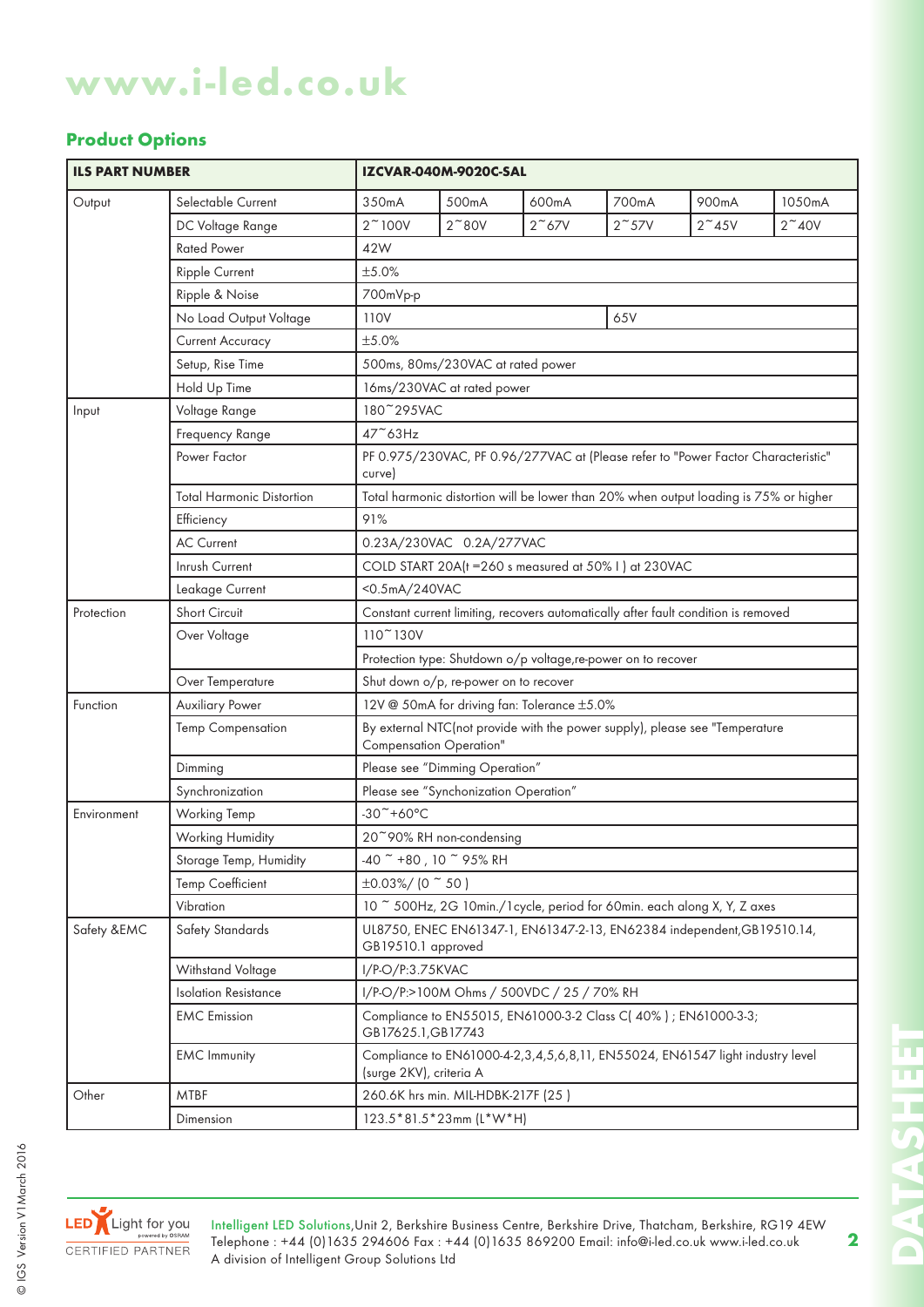# **Block Diagram**



## **Derating Curve Curve Static Characteristics**





# **Dip Switch Table**

|        | <b>Dip Switch</b> |     |            | З   | 4         |     | $\bullet$ |
|--------|-------------------|-----|------------|-----|-----------|-----|-----------|
| Lo     |                   |     |            |     |           |     |           |
| 350mA  |                   | OFF | <b>OFF</b> | OFF | l OFF     | OFF | OFF       |
| 500mA  |                   | ON  | OFF        | OFF | l OFF     | OFF | OFF       |
| 600mA  |                   | ON  | ON         | OFF | l OFF     | OFF | OFF       |
| 700mA  |                   | ON  | ON         | ON  | l OFF     | OFF | ON        |
| 900mA  |                   | ON  | ON         | ON  | ON        | OFF | ON        |
| 1050mA |                   | ON  | ON         | ON  | <b>ON</b> | ON  | ON        |



Intelligent LED Solutions,Unit 2, Berkshire Business Centre, Berkshire Drive, Thatcham, Berkshire, RG19 4EW Telephone : +44 (0)1635 294606 Fax : +44 (0)1635 869200 Email: info@i-led.co.uk www.i-led.co.uk A division of Intelligent Group Solutions Ltd

**DATASHEET** CALLADO  $\Box$ 

π π

T.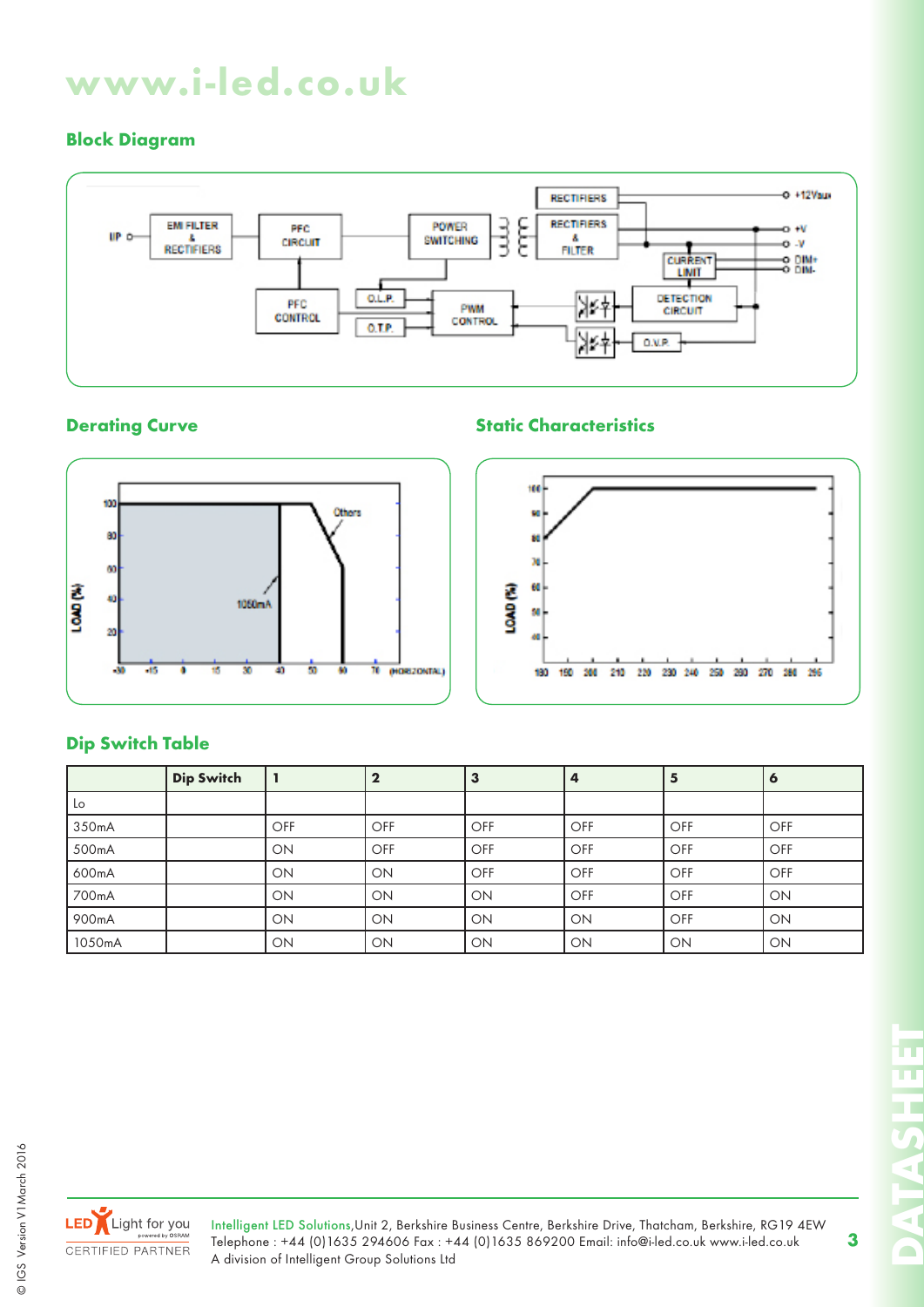### **Power Factor Characteristic**



### **Load vs Efficiency**





Intelligent LED Solutions,Unit 2, Berkshire Business Centre, Berkshire Drive, Thatcham, Berkshire, RG19 4EW Telephone : +44 (0)1635 294606 Fax : +44 (0)1635 869200 Email: info@i-led.co.uk www.i-led.co.uk A division of Intelligent Group Solutions Ltd

**DATASHEET** m  $\lhd$   $\lceil$ 

 $\blacksquare$ 

п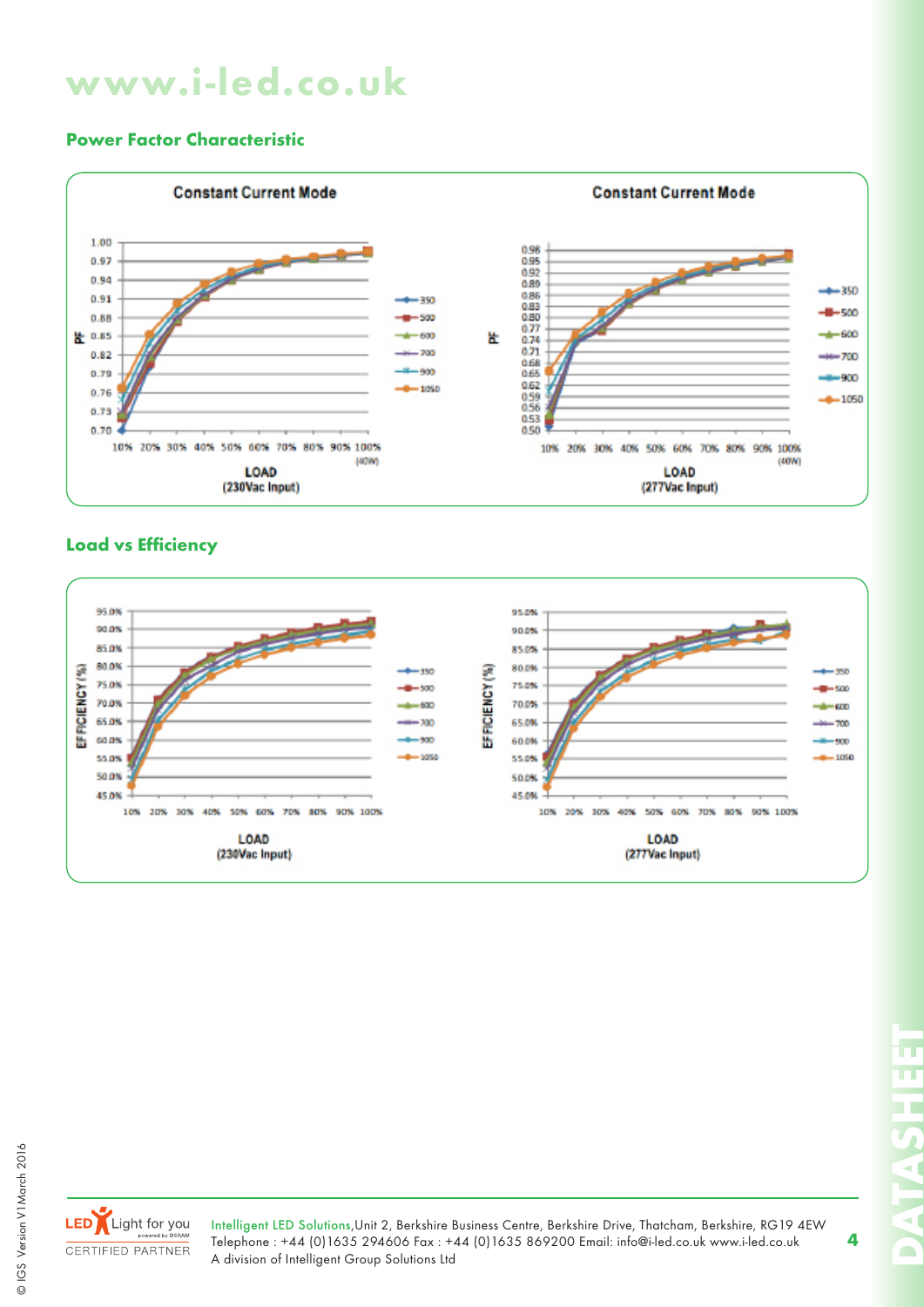# **DIMMING OPERATION**



Built-in 3 in 1 dimming function, output constant current level can be adjusted through output terminal by connecting a resistance or 0 ~ 10Vdc or 10V PWM signal between DIM+ and DIM-.

Please DO NOT connect "DIM-" to "-Vo"

Reference resistance value for output current adjustment (Typical)

| <b>Resistance Value   Short</b> |       | <b>10K</b> | <b>20K</b> | <b>30K</b> | <b>40K</b> | <b>50K</b> | <b>60K</b> | <b>70K</b> | <b>80K</b> | <b>90K</b> | <b>100K</b> | <b>Open</b> |
|---------------------------------|-------|------------|------------|------------|------------|------------|------------|------------|------------|------------|-------------|-------------|
| l % of Rated Current            | $0\%$ | 10%        | 20%        | 30%        | 40%        | 50%        | 60%        | 70%        | 80%        | 90%        | 100%        | 00%<br>108% |

0<sup>~</sup> 10V dimming function for output current adjustment (Typical)

| <b>Dimming Value</b>      | <b>OV</b> | 1 <sub>1</sub> | 2V  | 3V  | <b>4V</b> | 5V  | <b>6V</b> | $\overline{\phantom{a}}$ | 8V  | <b>OV</b> | <b>10V</b> | Open      |
|---------------------------|-----------|----------------|-----|-----|-----------|-----|-----------|--------------------------|-----|-----------|------------|-----------|
| ∪rrent<br>∪utput <b>′</b> | 0%        | 10%            | 20% | 30% | 40%       | 50% | 60%       | 70%                      | 80% | 90%       | 100%       | 100%~108% |

10V PWM signal for output current adjustment (Typical): Frequency range :100Hz ~ 3KHz

| Duty Value          | 0% | 10% | 20% | 30% | 40% | 50% | 60% | 70% | 80% | 90% | 100% | <b>Open</b>    |
|---------------------|----|-----|-----|-----|-----|-----|-----|-----|-----|-----|------|----------------|
| Output \<br>Current | 0% | 10% | 20% | 30% | 40% | 50% | 60% | 70% | 80% | 90% | 00%  | $00\%$<br>108% |



© IGS Version V1March 2016

© IGS Version V1 March 2016